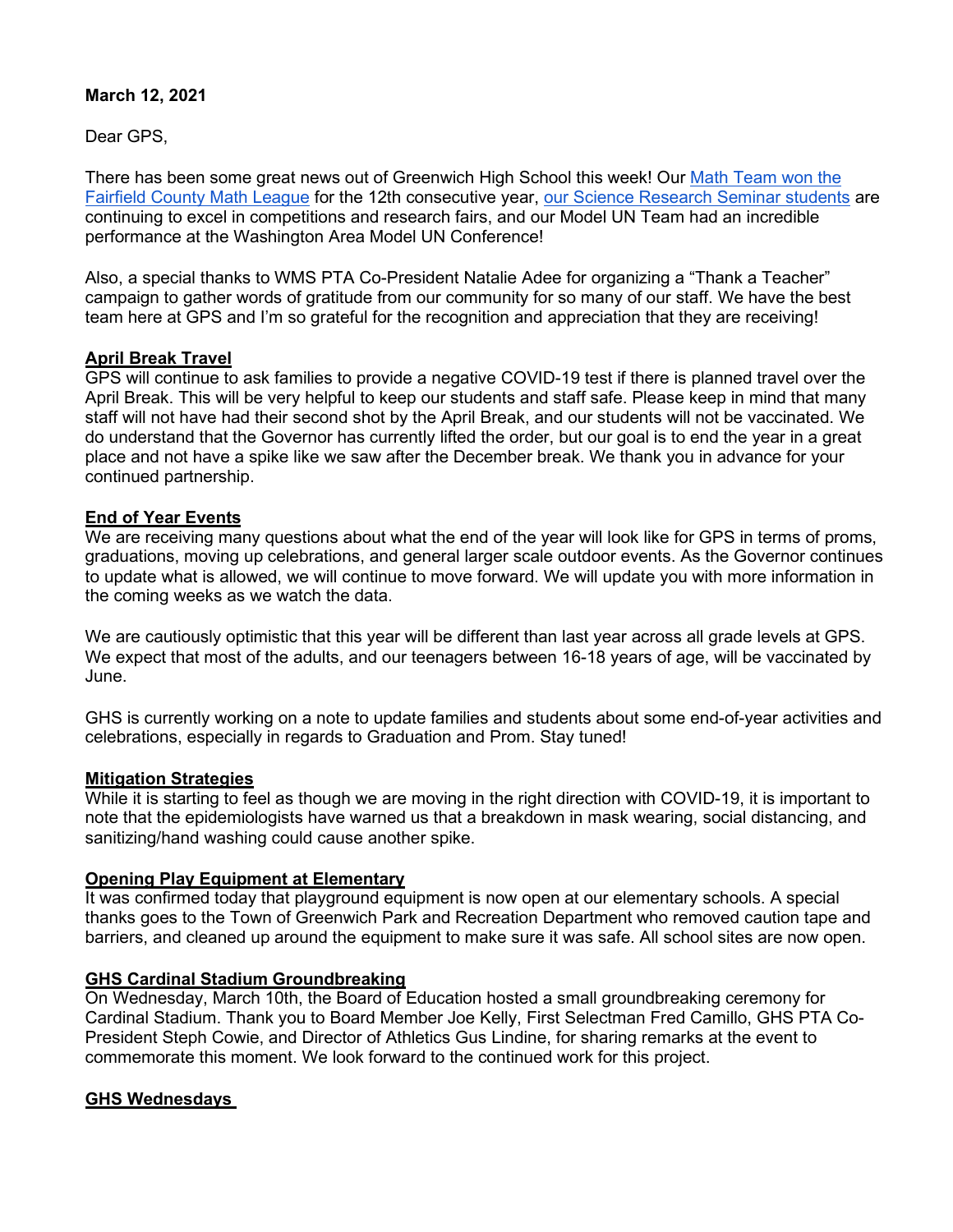As a reminder, Greenwich High School will resume in-person learning this Wednesday, March 17th. Here is the schedule for the next three Wednesdays:

- March 17th: The Greenwich Cohort
- March 24th: Only the Junior class will be on site to take the SAT
- March 31st: The Cardinals Cohort

*\*After March 31st the schedule will continue to alternate between Greenwich and Cardinals cohorts.*

#### **Update from CDC on Quarantining after Vaccination**

The Centers for Disease Control (CDC) has shared updated guidance on quarantine for people who have received vaccinations for COVID-19. "Vaccinated people with an exposure to someone with suspected or confirmed COVID-19 are not required to [quarantine](https://www.cdc.gov/coronavirus/2019-ncov/if-you-are-sick/quarantine.html) if they meet all of the following criteria:

- Are fully vaccinated (i.e., ≥2 weeks following receipt of the second dose in a 2-dose series, or ≥2 weeks following receipt of one dose of a single-dose vaccine)
- Are within 3 months following receipt of the last dose in the series
- Have remained asymptomatic since the current COVID-19 exposure

People who do not meet all three of the above criteria should continue to follow current [quarantine](https://www.cdc.gov/coronavirus/2019-ncov/if-you-are-sick/quarantine.html)  [guidance](https://www.cdc.gov/coronavirus/2019-ncov/if-you-are-sick/quarantine.html) after exposure to someone with suspected or confirmed COVID-19.

Although the risk of SARS-CoV-2 transmission from vaccinated people to others is still uncertain, vaccination has been demonstrated to prevent symptomatic COVID-19; symptomatic and presymptomatic transmission are thought to have a greater role in transmission than purely asymptomatic transmission. Additionally, individual and societal benefits of avoiding unnecessary quarantine may outweigh the potential but unknown risk of transmission and facilitate the direction of public health resources to people at highest risk for transmitting SARS-CoV-2 to others. This recommendation to waive quarantine for people with vaccine-derived immunity aligns with quarantine recommendations for those [with natural immunity,](https://www.cdc.gov/coronavirus/2019-ncov/hcp/duration-isolation.html) which eases implementation."

#### **Free COVID-19 Testing**

If you or your child are symptomatic, we recommend getting tested as soon as possible. But if there are no symptoms, waiting 3-5 days from the possible exposure will give you the most accurate test results. Family Centers Health Care offers **free** COVID-19 testing at their Greenwich and Stamford locations. Details about their hours of operation and appointments can be found on their [website.](https://www.familycenters.org/FamilyCentersHealthCare) To find all test sites in your area, please visit United Way's [2-1-1 website.](https://www.211ct.org/)

#### **Sign-up for the Greenwich Alliance for Education Trivia Challenge**

On Friday, March 19th from 7:00-9:00 PM, the Greenwich Alliance for Education will host their [annual](https://greenwichalliance.org/trivia-challenge/)  [Trivia Challenge](https://greenwichalliance.org/trivia-challenge/) to raise funds that directly benefit our GPS schools and students!

Have a wonderful weekend!

Dr. Toni Jones **Superintendent**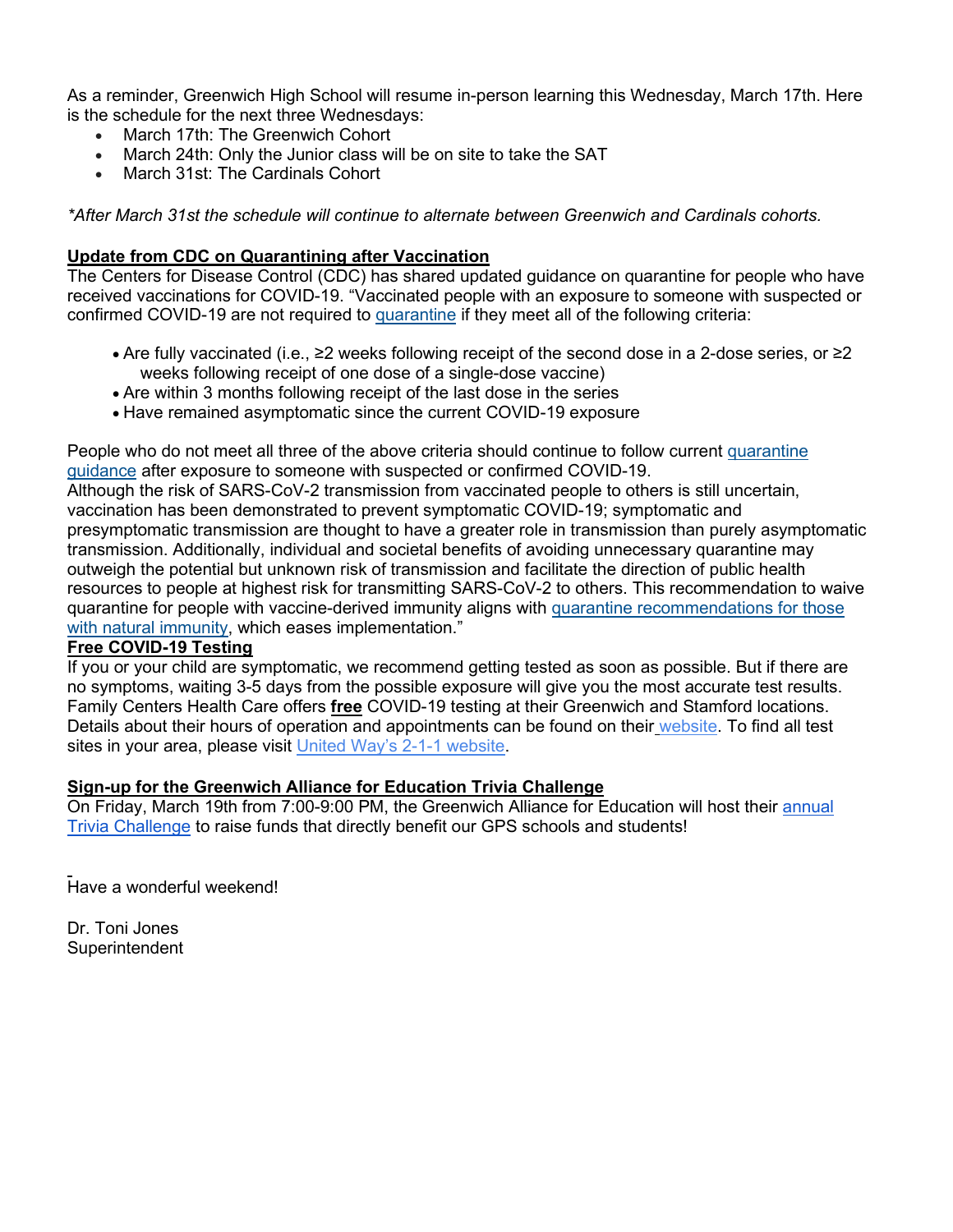## **12 de marzo de 2021**

Estimado GPS: ¡

Esta semana ha habido buenas noticias de la preparatoria Greenwich! Nuestro [Equipo de Matemáticas](https://www.greenwichschools.org/departments/communications/news-social-media/story-details/%7Epost/ghs-math-team-wins-12th-consecutive-fairfield-county-title-20210309)  [ganó la Liga de Matemáticas del Condado de Fairfield](https://www.greenwichschools.org/departments/communications/news-social-media/story-details/%7Epost/ghs-math-team-wins-12th-consecutive-fairfield-county-title-20210309) por duodécimo año consecutivo, [nuestros](https://www.greenwichschools.org/departments/communications/news-social-media/story-details/%7Epost/ghs-science-research-students-excel-in-prestigious-competitions-20210309)  [estudiantes del Seminario de Investigación Científica](https://www.greenwichschools.org/departments/communications/news-social-media/story-details/%7Epost/ghs-science-research-students-excel-in-prestigious-competitions-20210309) continúan sobresaliendo en competencias y ferias de investigación, y nuestro Equipo Modelo de la ONU tuvo un desempeño increíble en la Conferencia Modelo de la ONU del Área de Washington.

Además, un agradecimiento especial a la copresidenta de la PTA de WMS, Natalie Adee, por organizar una campaña de "Gracias a un maestro" para reunir palabras de gratitud de nuestra comunidad para muchos miembros de nuestro personal. Tenemos el mejor equipo aquí en GPS y estoy muy agradecido por el reconocimiento y aprecio que están recibiendo.

## **April Break Travel**

GPS continuará pidiendo a las familias que proporcionen una prueba COVID-19 negativa si hay un viaje planeado durante las vacaciones de abril. Esto será muy útil para mantener seguros a nuestros estudiantes y personal. Tenga en cuenta que muchos miembros del personal no habrán tenido su segunda vacuna para las vacaciones de abril y nuestros estudiantes no serán vacunados. Entendemos que el gobernador actualmente ha levantado la orden, pero nuestro objetivo es terminar el año en un gran lugar y no tener un pico como vimos después de las vacaciones de diciembre. Le agradecemos de antemano su colaboración continua.

## **Eventos de fin de año**

Estamos recibiendo muchas preguntas sobre cómo será el fin de año para el GPS en términos de bailes, graduaciones, celebraciones y eventos al aire libre en general a gran escala. A medida que el gobernador continúe actualizando lo que está permitido, continuaremos avanzando. Lo actualizaremos con más información en las próximas semanas a medida que observemos los datos.

Somos cautelosamente optimistas de que este año será diferente al año pasado en todos los niveles de grado en GPS. Esperamos que la mayoría de los adultos y nuestros adolescentes de entre 16 y 18 años estén vacunados en junio.

GHS está trabajando actualmente en una nota para actualizar a las familias y estudiantes sobre algunas actividades y celebraciones de fin de año, especialmente en lo que respecta a la graduación y el baile de graduación. ¡Manténganse al tanto!

## **Estrategias de mitigación**

Si bien parece que nos estamos moviendo en la dirección correcta con COVID-19, es importante señalar que los epidemiólogos nos han advertido que una falla en el uso de mascarillas, distanciamiento social y desinfección / lavado de manos podría causar otro pico.

## **Apertura del equipo de juego en la primaria**

se confirmó Hoyque el equipo del patio de juegos ya está abierto en nuestras escuelas primarias. Un agradecimiento especial para el Departamento de Recreación y Parques de la Ciudad de Greenwich, quienes quitaron la cinta de precaución y las barreras y limpiaron alrededor del equipo para asegurarse de que fuera seguro. Todos los sitios escolares ya están abiertos.

## **Inauguración del Estadio Cardinal de GHS**

El miércoles 10 de marzo, la Junta de Educación organizó una pequeña ceremonia de inauguración del Estadio Cardinal. Gracias al miembro de la mesa directiva Joe Kelly, al First Selectman Fred Camillo, al copresidente de la PTA de GHS Steph Cowie y al director de atletismo Gus Lindine, por compartir